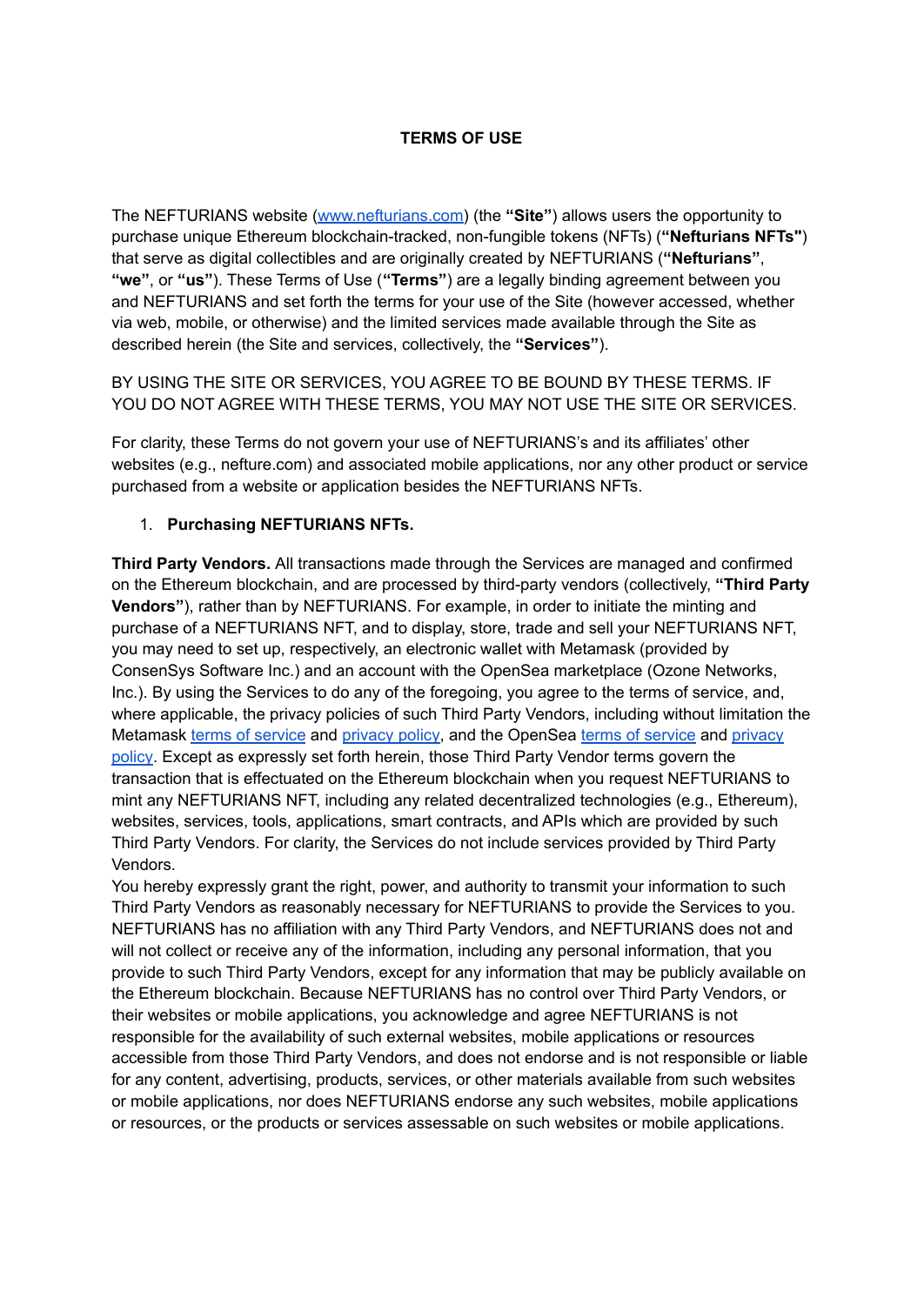**Purchase Terms.** You may initiate a purchase of NEFTURIANS NFT(s) by selecting "Mint" on the Site. As this is a blind drop, each buyer will receive a random NEFTURIANS NFT from the collection that will be revealed upon the end of the minting period. For a more complete description of this sale, please see the FAQ on our website..

All purchases effectuated through the Site are final and non-refundable. Purchases may be made by using one or more cryptocurrencies that we may elect to accept from time to time. We retain the right in our discretion to limit the dollar (or equivalent in other currencies) amount and number of any transactions on the Site. You acknowledge and agree that all transactions effectuated through the Site are publicly visible on the Ethereum blockchain when made. You are responsible for all payments, fees and costs when engaging in any transactions involving NEFTURIANS NFTs, including, without limitation, the purchase price, transaction fees (e.g., "gas" fees) and all other fees associated with your use of the Services or the services of Third Party Vendors, including but not limited to purchasing, trading and "burning" a NEFTURIANS NFT. You also are solely responsible for payment of all national, federal, state, local or other taxes of any jurisdiction, of whatever nature whether now in effect or imposed in the future by any national federal, state, local, international or any other governmental authority or taxing jurisdiction, including, without limitation, any income, sales, use, value-added (VAT), goods and services and other taxes and duties associated with your use of the Services, the services of Third Party Vendors, and your purchase of NEFTURIANS NFTs from any party. You are solely responsible for any tax reporting for transactions in which you may be a seller of NEFTURIANS NFTs.

**Secondary Sales.** You may have the right to sell or transfer your NEFTURIANS NFTs on the OpenSea marketplace and other marketplaces. We do not monitor or control any marketplace purchases or sales, or any other activity beyond that on the Site.

**Limited License.** In connection with your purchase of one or more NEFTURIANS NFT, and subject to your compliance with the terms of this Agreement, NEFTURIANS may grant you a limited license to display the original artwork that was minted as a NEFTURIANS NFT and is associated with the NEFTURIANS NFT(s) that you purchase ("**Artwork**"). The terms of said limited license, including restrictions on the use of any such Artwork and provisions related to the term and termination of same ("**Limited License**").

# 2. **Ownership.**

You acknowledge and agree that NEFTURIANS (or, as applicable, its licensors) owns all legal right, title and interest in and to the content of the Site, the Artwork, and all intellectual property rights therein. Any rights that you may have in and to the Artwork are limited to those expressly described in the Limited License. NEFTURIANS (on behalf of itself and, as applicable, its licensors) reserves all other rights in and to the Artwork, including all copyrights in and to the Artwork (e.g., the right to reproduce and make copies, to prepare derivate works, to distribute, sell, or transfer, to display, to perform, and to publicly display and publicly perform).

### 3. **DISCLAIMER OF WARRANTIES**

IF YOU CHOOSE TO USE THE SITES OR SERVICES, YOU DO SO VOLUNTARILY AND AT YOUR SOLE RISK. THE SITES AND SERVICES ARE PROVIDED "AS IS" AND TO THE FULLEST EXTENT PERMISSIBLE UNDER APPLICABLE LAWS, WE DISCLAIM ALL WARRANTIES OR OTHER TERMS OF ANY KIND, EXPRESS OR IMPLIED, INCLUDING, BUT NOT LIMITED TO, IMPLIED WARRANTIES OR TERMS OF SATISFACTORY QUALITY,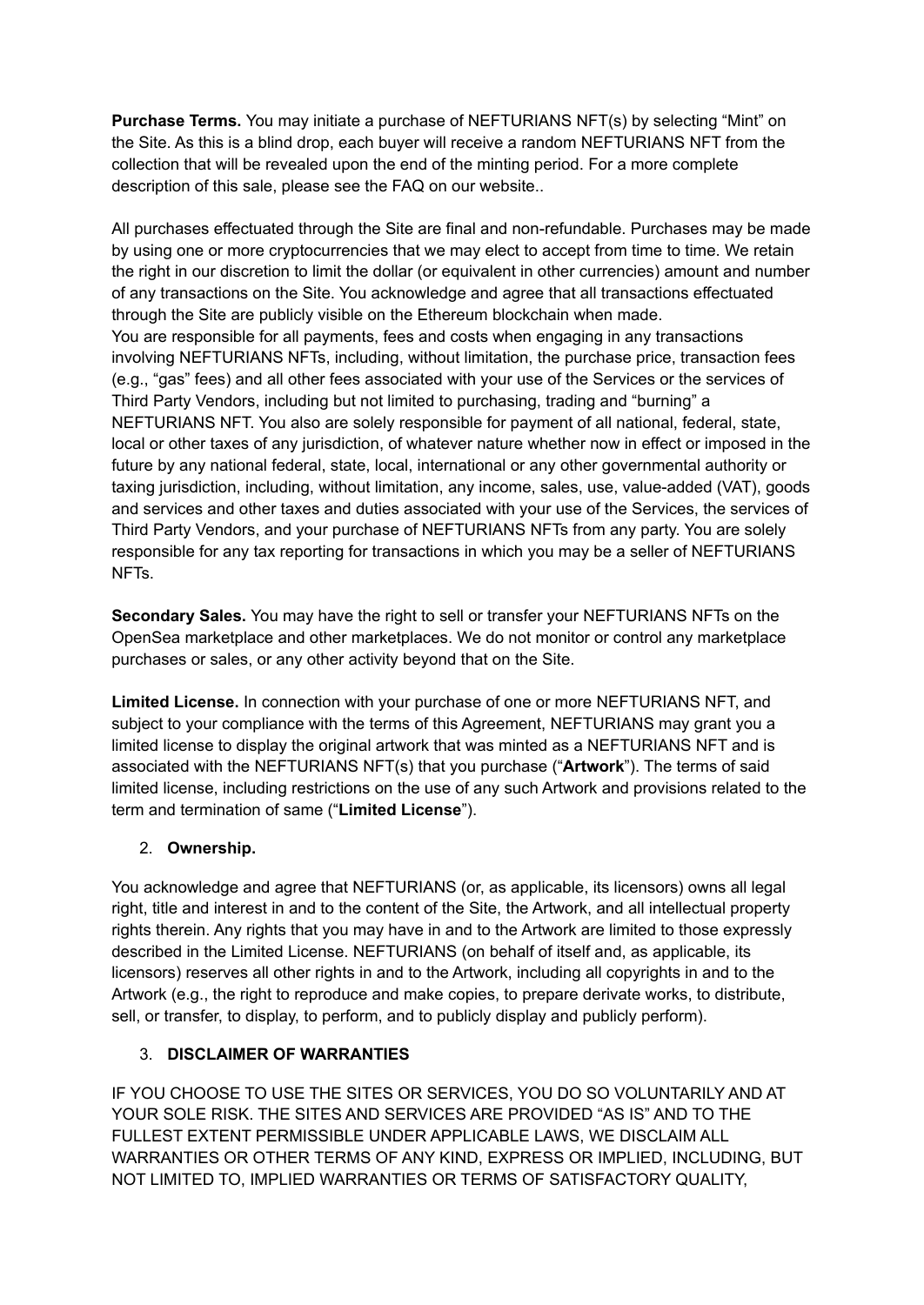MERCHANTABILITY OR FITNESS FOR A PARTICULAR PURPOSE. WE DO NOT WARRANT: THAT THE SITES OR SERVICES, OR ANY OF THEIR FUNCTIONS, WILL BE UNINTERRUPTED OR ERROR-FREE; THAT DEFECTS WILL BE CORRECTED; THAT ANY PART OF THE SITES OR SERVICES, OR THE SERVERS THAT MAKE THEM AVAILABLE, ARE FREE OF VIRUSES OR OTHER HARMFUL COMPONENTS. WE DO NOT WARRANT OR MAKE ANY REPRESENTATIONS REGARDING THE USE OR THE RESULTS OF THE USE OF THE SITES OR SERVICES WITH REGARD TO CORRECTNESS, ACCURACY, TIMELINESS, RELIABILITY, APPROPRIATENESS FOR ANY PURPOSE, OR OTHERWISE. DUE TO THE NATURE OF THE INTERNET, NEFTURIANS CANNOT GUARANTEE THE CONTINUOUS AND UNINTERRUPTED AVAILABILITY AND ACCESSIBILITY OF THE SITES OR SERVICES. NEFTURIANS MAY RESTRICT THE AVAILABILITY OF THE SITES OR SERVICES OR CERTAIN AREAS OR FEATURES IF NECESSARY, IN VIEW OF CAPACITY LIMITS, THE SECURITY OR INTEGRITY OF ITS SERVERS, OR TO CARRY OUT MAINTENANCE MEASURES THAT ASSIST IN THE PROPER OR IMPROVED FUNCTIONING OF THE SITES OR SERVICES. IF YOU ARE DISSATISFIED WITH ANY OF THE MATERIALS CONTAINED IN THE SITES OR SERVICES, OR WITH ANY OF THESE TERMS, YOUR SOLE AND EXCLUSIVE REMEDY IS TO DISCONTINUE USE OF OUR SITES OR SERVICES.

You agree that the NEFTURIANS NFTs are not and shall not be based upon or redeemable for any tangible or physical item, fractionalized, or capable of use as a coupon, investment, security or other financial instrument or knowingly marketed in any other manner that would cause transactions to be governed by any applicable securities laws, including but not limited to the Securities Act of 1933, and are not convertible virtual currencies.

You acknowledge and agree that the characterization and regulatory scheme governing NFTs, cryptocurrencies, and blockchain technology is uncertain and continually evolving, and is accompanied by inherent risks, including risks related to faulty or insufficient hardware, software, or internet connections; introduction or intrusion of malicious code or software; hacking or unauthorized access to your digital wallet or information stored therein, or of theft or diversion of funds therefrom; volatility and unstable or unfavorable exchange rates; and the risk of unfavorable regulatory intervention and/or tax treatment in relation to transaction in cryptocurrency. You further acknowledge and agree that digital assets are highly experimental, risky, and volatile, and your use of the Site and Services to purchase digital assets may carry substantial financial risk, including the risk of loss in trading digital assets. By using the Site or Services, you represent that you have sufficient knowledge, sophistication, and experience with respect to NFTs, cryptocurrency, and blockchain technology, to make your own evaluation of the merits and risks of any transaction conducted via the Site or Services or any digital asset associated with such transaction. Under no circumstances will the operation of all or any portion of the Site or Services by NEFTURIANS be deemed to create a relationship that includes the provision or tendering of investment advice.

### 4. **Indemnification.**

You shall indemnify, defend (at NEFTURIANS's request) and hold harmless NEFTURIANS, its affiliates and licensors, and its and their respective officers, agents, directors, representatives, contractors, and employees, from and against any and all claims, suits, demands, actions, losses, liabilities, damages, judgements, penalties, fines, expenses and other costs (including reasonable attorneys' fees) arising from your breach or alleged breach of this Agreement. NEFTURIANS will also have the right to provide our own defense additionally or alternatively at our own expense.